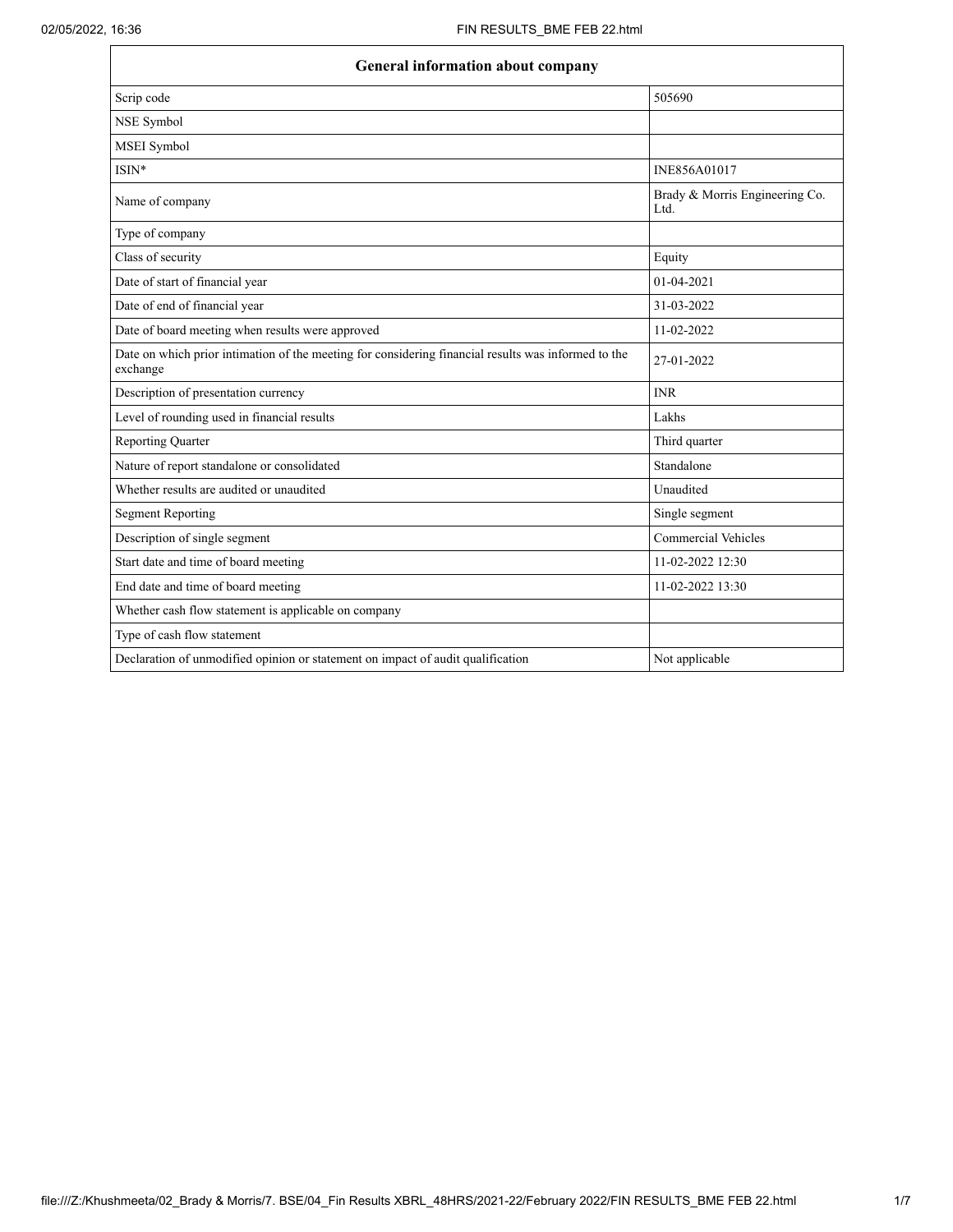$\mathbf{r}$ 

|                | <b>Financial Results – Ind-AS</b>                                                                                                                                                             |                                            |                                                               |  |
|----------------|-----------------------------------------------------------------------------------------------------------------------------------------------------------------------------------------------|--------------------------------------------|---------------------------------------------------------------|--|
|                | <b>Particulars</b>                                                                                                                                                                            | 3 months/ 6 months ended<br>$(dd-mm-yyyy)$ | Year to date figures for current period<br>ended (dd-mm-yyyy) |  |
| A              | Date of start of reporting period                                                                                                                                                             | 01-10-2021                                 | 01-04-2021                                                    |  |
| B              | Date of end of reporting period                                                                                                                                                               | 31-12-2021                                 | 31-12-2021                                                    |  |
| $\mathcal{C}$  | Whether results are audited or unaudited                                                                                                                                                      | Unaudited                                  | Unaudited                                                     |  |
| D              | Nature of report standalone or consolidated                                                                                                                                                   | Standalone                                 | Standalone                                                    |  |
| Part<br>I      | Blue color marked fields are non-mandatory. For Consolidated Results, if the company has no figures for 3 months / 6<br>months ended, in such case zero shall be inserted in the said column. |                                            |                                                               |  |
| 1              | <b>Income</b>                                                                                                                                                                                 |                                            |                                                               |  |
|                | Revenue from operations                                                                                                                                                                       | 1352.42                                    | 3079.44                                                       |  |
|                | Other income                                                                                                                                                                                  | 8.06                                       | 26.81                                                         |  |
|                | <b>Total income</b>                                                                                                                                                                           | 1360.48                                    | 3106.25                                                       |  |
| $\mathbf{2}$   | <b>Expenses</b>                                                                                                                                                                               |                                            |                                                               |  |
| (a)            | Cost of materials consumed                                                                                                                                                                    | 666.54                                     | 1875.93                                                       |  |
| (b)            | Purchases of stock-in-trade                                                                                                                                                                   | 0.64                                       | 0.64                                                          |  |
| (c)            | Changes in inventories of finished goods, work-in-<br>progress and stock-in-trade                                                                                                             | 151.03                                     | $-185.64$                                                     |  |
| (d)            | Employee benefit expense                                                                                                                                                                      | 176.95                                     | 495.32                                                        |  |
| (e)            | Finance costs                                                                                                                                                                                 | 9.99                                       | 29.73                                                         |  |
| (f)            | Depreciation, depletion and amortisation expense                                                                                                                                              | 14.48                                      | 40.58                                                         |  |
| (f)            | <b>Other Expenses</b>                                                                                                                                                                         |                                            |                                                               |  |
| $\mathbf{1}$   | Stores, Spares & Tools Consumed                                                                                                                                                               | 27.14                                      | 57.39                                                         |  |
| $\overline{c}$ | Labour charges                                                                                                                                                                                | 49.16                                      | 103.28                                                        |  |
| 3              | Freight and Cartage                                                                                                                                                                           | 54.68                                      | 126.89                                                        |  |
| $\overline{4}$ | Legal & professional fees                                                                                                                                                                     | 16.88                                      | 42.06                                                         |  |
| 5              | Travelling and Conveyance                                                                                                                                                                     | 4.45                                       | 10.98                                                         |  |
| 6              | Commission/Discount                                                                                                                                                                           | 13.68                                      | 21.04                                                         |  |
| $\overline{7}$ | Rates and Taxes                                                                                                                                                                               | $\mathbf{0}$                               | 0.05                                                          |  |
| 8              | Electricity, Power and Fuels                                                                                                                                                                  | 7.86                                       | 25.38                                                         |  |
| 9              | Rent                                                                                                                                                                                          | 1.37                                       | 4.12                                                          |  |
| 10             | Miscellaneous/other Expenses                                                                                                                                                                  | 51.85                                      | 116.65                                                        |  |
|                | <b>Total other expenses</b>                                                                                                                                                                   | 227.07                                     | 507.84                                                        |  |
|                | <b>Total expenses</b>                                                                                                                                                                         | 1246.7                                     | 2764.4                                                        |  |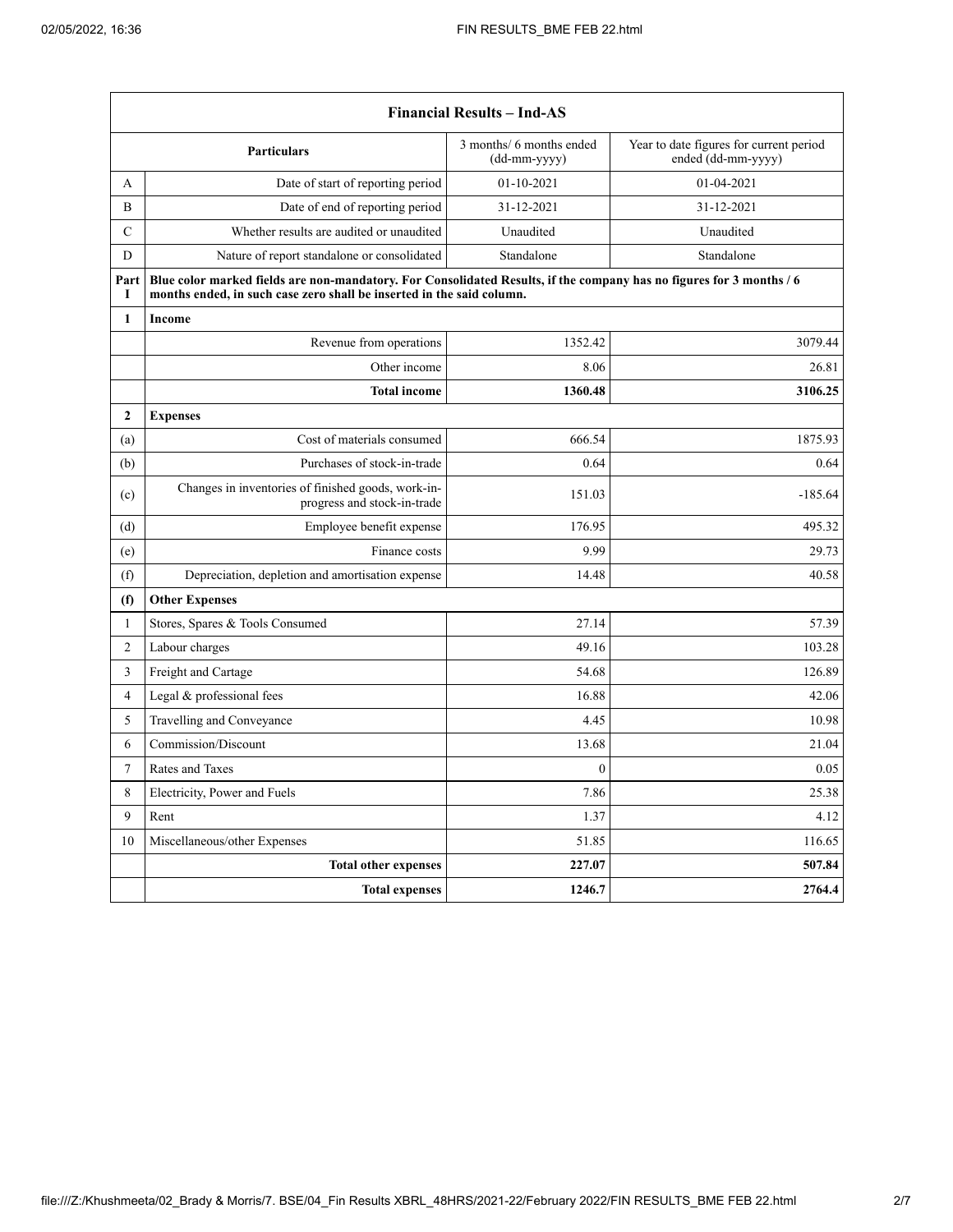|                | <b>Financial Results – Ind-AS</b>                                                                                                                                                             |                                          |                                                               |  |
|----------------|-----------------------------------------------------------------------------------------------------------------------------------------------------------------------------------------------|------------------------------------------|---------------------------------------------------------------|--|
|                | <b>Particulars</b>                                                                                                                                                                            | 3 months/ 6 months<br>ended (dd-mm-yyyy) | Year to date figures for current<br>period ended (dd-mm-yyyy) |  |
| A              | Date of start of reporting period                                                                                                                                                             | $01 - 10 - 2021$                         | 01-04-2021                                                    |  |
| B              | Date of end of reporting period                                                                                                                                                               | 31-12-2021                               | 31-12-2021                                                    |  |
| $\mathcal{C}$  | Whether results are audited or unaudited                                                                                                                                                      | Unaudited                                | Unaudited                                                     |  |
| D              | Nature of report standalone or consolidated                                                                                                                                                   | Standalone                               | Standalone                                                    |  |
| Part<br>T      | Blue color marked fields are non-mandatory. For Consolidated Results, if the company has no figures for 3 months / 6<br>months ended, in such case zero shall be inserted in the said column. |                                          |                                                               |  |
| $\mathbf{3}$   | Total profit before exceptional items and tax                                                                                                                                                 | 113.78                                   | 341.85                                                        |  |
| 4              | Exceptional items                                                                                                                                                                             | $\theta$                                 | $\theta$                                                      |  |
| 5              | Total profit before tax                                                                                                                                                                       | 113.78                                   | 341.85                                                        |  |
| $\overline{7}$ | <b>Tax expense</b>                                                                                                                                                                            |                                          |                                                               |  |
| 8              | Current tax                                                                                                                                                                                   | 19.15                                    | 57.3                                                          |  |
| 9              | Deferred tax                                                                                                                                                                                  | 29.47                                    | 53.96                                                         |  |
| 10             | <b>Total tax expenses</b>                                                                                                                                                                     | 48.62                                    | 111.26                                                        |  |
| 11             | Net movement in regulatory deferral account balances related to<br>profit or loss and the related deferred tax movement                                                                       | $\theta$                                 | $\mathbf{0}$                                                  |  |
| 14             | Net Profit Loss for the period from continuing operations                                                                                                                                     | 65.16                                    | 230.59                                                        |  |
| 15             | Profit (loss) from discontinued operations before tax                                                                                                                                         | $\theta$                                 | $\mathbf{0}$                                                  |  |
| 16             | Tax expense of discontinued operations                                                                                                                                                        | $\theta$                                 | $\theta$                                                      |  |
| 17             | Net profit (loss) from discontinued operation after tax                                                                                                                                       | $\theta$                                 | $\theta$                                                      |  |
| 19             | Share of profit (loss) of associates and joint ventures accounted for<br>using equity method                                                                                                  | $\theta$                                 | $\mathbf{0}$                                                  |  |
| 21             | Total profit (loss) for period                                                                                                                                                                | 65.16                                    | 230.59                                                        |  |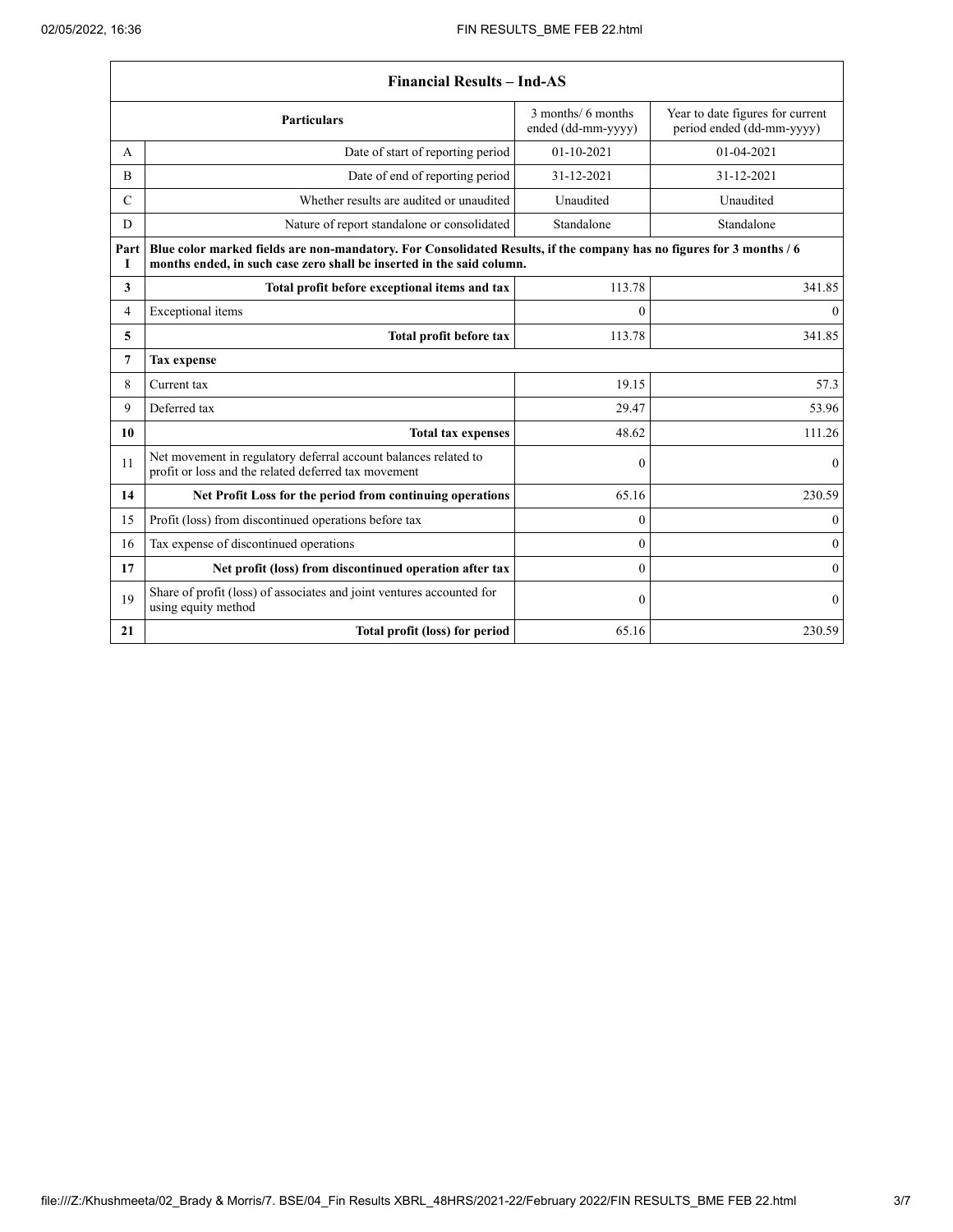|                         | <b>Financial Results – Ind-AS</b>                                               |                                                |                                                                 |  |
|-------------------------|---------------------------------------------------------------------------------|------------------------------------------------|-----------------------------------------------------------------|--|
|                         | <b>Particulars</b>                                                              | 3 months/ 6 month ended (dd-<br>$mm$ -yyyy $)$ | Year to date figures for current period ended<br>$(dd-mm-yyyy)$ |  |
| A                       | Date of start of reporting period                                               | $01 - 10 - 2021$                               | $01 - 04 - 2021$                                                |  |
| B                       | Date of end of reporting period                                                 | 31-12-2021                                     | 31-12-2021                                                      |  |
| C                       | Whether results are audited or unaudited                                        | Unaudited                                      | Unaudited                                                       |  |
| D                       | Nature of report standalone or consolidated                                     | Standalone                                     | Standalone                                                      |  |
|                         | Other comprehensive income [Abstract]                                           |                                                |                                                                 |  |
| 1                       | Amount of items that will not be reclassified to profit and loss                |                                                |                                                                 |  |
|                         | Total Amount of items that will not be reclassified to<br>profit and loss       |                                                |                                                                 |  |
| $\mathbf{2}$            | Income tax relating to items that will not be<br>reclassified to profit or loss | $\Omega$                                       | $\Omega$                                                        |  |
| 3                       | Amount of items that will be reclassified to profit and loss                    |                                                |                                                                 |  |
|                         | Total Amount of items that will be reclassified to<br>profit and loss           |                                                |                                                                 |  |
| $\overline{\mathbf{4}}$ | Income tax relating to items that will be reclassified<br>to profit or loss     | $\mathbf{0}$                                   | $\mathbf{0}$                                                    |  |
| 5                       | <b>Total Other comprehensive income</b>                                         | $\theta$                                       | $\mathbf{0}$                                                    |  |

٦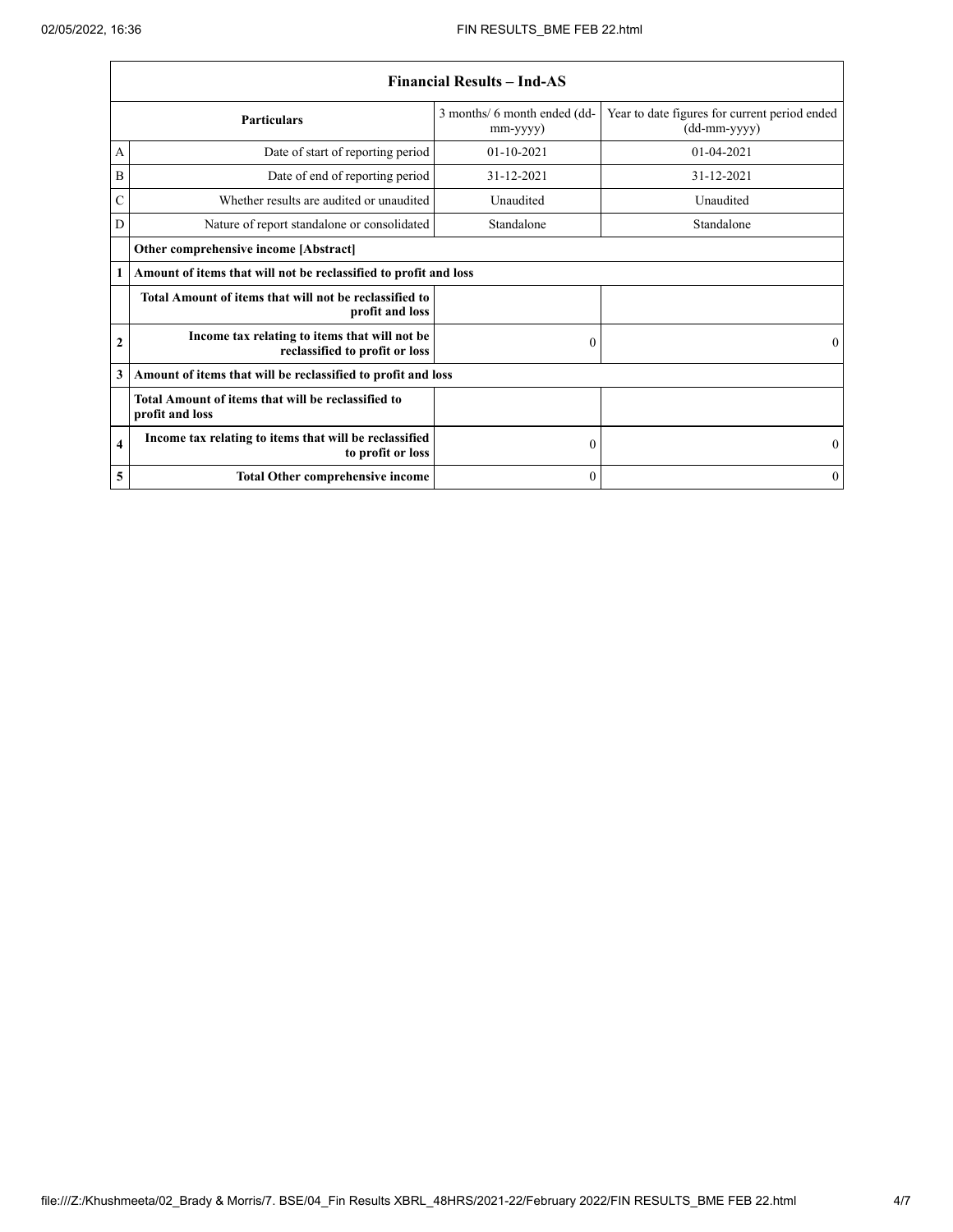|                                       | <b>Financial Results - Ind-AS</b>                                                                                                                                                             |                                            |                                                               |  |
|---------------------------------------|-----------------------------------------------------------------------------------------------------------------------------------------------------------------------------------------------|--------------------------------------------|---------------------------------------------------------------|--|
|                                       | Particulars                                                                                                                                                                                   | 3 months/ 6 months ended<br>$(dd-mm-yyyy)$ | Year to date figures for current period<br>ended (dd-mm-yyyy) |  |
| A                                     | Date of start of reporting period                                                                                                                                                             | 01-10-2021                                 | 01-04-2021                                                    |  |
| B                                     | Date of end of reporting period                                                                                                                                                               | 31-12-2021                                 | 31-12-2021                                                    |  |
| $\mathcal{C}$                         | Whether results are audited or unaudited                                                                                                                                                      | Unaudited                                  | Unaudited                                                     |  |
| D                                     | Nature of report standalone or consolidated                                                                                                                                                   | Standalone                                 | Standalone                                                    |  |
| Part<br>I                             | Blue color marked fields are non-mandatory. For Consolidated Results, if the company has no figures for 3 months / 6<br>months ended, in such case zero shall be inserted in the said column. |                                            |                                                               |  |
| 23                                    | <b>Total Comprehensive Income for the period</b>                                                                                                                                              | 65.16                                      | 230.59                                                        |  |
| 24                                    | Total profit or loss, attributable to                                                                                                                                                         |                                            |                                                               |  |
|                                       | Profit or loss, attributable to owners of parent                                                                                                                                              |                                            |                                                               |  |
|                                       | Total profit or loss, attributable to non-controlling interests                                                                                                                               |                                            |                                                               |  |
| 25                                    | Total Comprehensive income for the period attributable to                                                                                                                                     |                                            |                                                               |  |
|                                       | Comprehensive income for the period attributable to owners of<br>parent                                                                                                                       | $\mathbf{0}$                               | $\mathbf{0}$                                                  |  |
|                                       | Total comprehensive income for the period attributable to<br>owners of parent non-controlling interests                                                                                       | $\mathbf{0}$                               | $\mathbf{0}$                                                  |  |
| Details of equity share capital<br>26 |                                                                                                                                                                                               |                                            |                                                               |  |
|                                       | Paid-up equity share capital                                                                                                                                                                  | 225                                        | 225                                                           |  |
|                                       | Face value of equity share capital                                                                                                                                                            | 10                                         | 10                                                            |  |
| 27                                    | <b>Details of debt securities</b>                                                                                                                                                             |                                            |                                                               |  |
| 28                                    | Reserves excluding revaluation reserve                                                                                                                                                        |                                            |                                                               |  |
| 29                                    | <b>Earnings per share</b>                                                                                                                                                                     |                                            |                                                               |  |
| i                                     | Earnings per equity share for continuing operations                                                                                                                                           |                                            |                                                               |  |
|                                       | Basic earnings (loss) per share from continuing operations                                                                                                                                    | 2.9                                        | 10.25                                                         |  |
|                                       | Diluted earnings (loss) per share from continuing operations                                                                                                                                  | 2.9                                        | 10.25                                                         |  |
| ii                                    | Earnings per equity share for discontinued operations                                                                                                                                         |                                            |                                                               |  |
|                                       | Basic earnings (loss) per share from discontinued operations                                                                                                                                  | $\boldsymbol{0}$                           | $\boldsymbol{0}$                                              |  |
|                                       | Diluted earnings (loss) per share from discontinued operations                                                                                                                                | $\mathbf{0}$                               | $\boldsymbol{0}$                                              |  |
| ii                                    | Earnings per equity share                                                                                                                                                                     |                                            |                                                               |  |
|                                       | Basic earnings (loss) per share from continuing and<br>discontinued operations                                                                                                                | 2.9                                        | 10.25                                                         |  |
|                                       | Diluted earnings (loss) per share from continuing and<br>discontinued operations                                                                                                              | 2.9                                        | 10.25                                                         |  |
| 30                                    | Debt equity ratio                                                                                                                                                                             |                                            |                                                               |  |
| 31                                    | Debt service coverage ratio                                                                                                                                                                   |                                            |                                                               |  |
| 32                                    | Interest service coverage ratio                                                                                                                                                               |                                            |                                                               |  |
| 33                                    | Disclosure of notes on financial results                                                                                                                                                      |                                            |                                                               |  |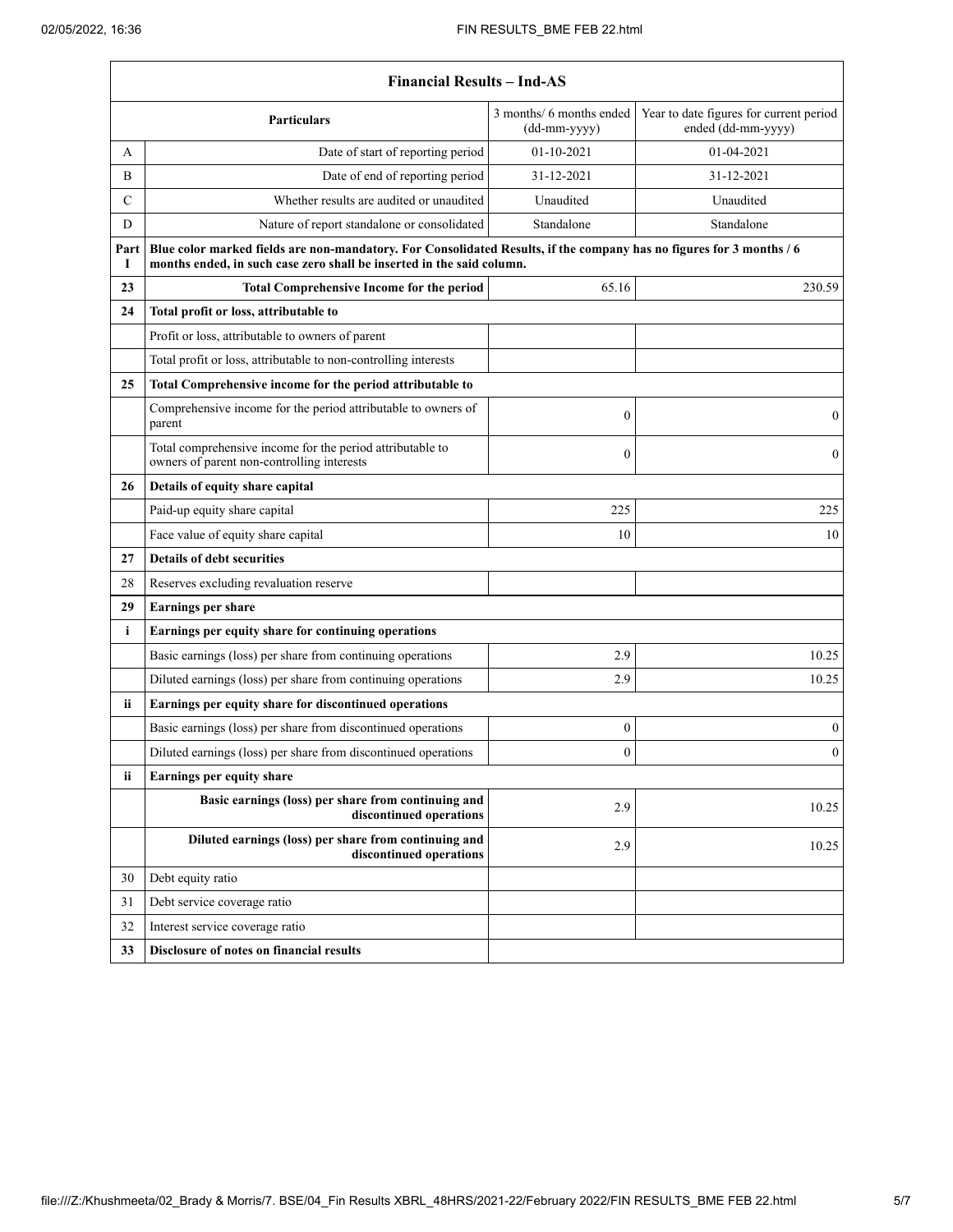|                | <b>Particulars</b>                                                     | 3 months/ 6 month ended (dd-<br>mm-yyyy) | Year to date figures for current period ended (dd-<br>$mm$ -yyyy $)$ |
|----------------|------------------------------------------------------------------------|------------------------------------------|----------------------------------------------------------------------|
|                | Date of start of reporting period                                      | $01 - 10 - 2021$                         | 01-04-2021                                                           |
|                | Date of end of reporting period                                        | 31-12-2021                               | 31-12-2021                                                           |
|                | Whether accounts are audited or unaudited                              | Unaudited                                | Unaudited                                                            |
|                | Nature of report standalone or consolidated                            | Standalone                               | Standalone                                                           |
| 1              | <b>Segment Revenue (Income)</b>                                        |                                          |                                                                      |
|                | (net sale/income from each segment should be disclosed)                |                                          |                                                                      |
|                | <b>Total Segment Revenue</b>                                           |                                          |                                                                      |
|                | Less: Inter segment revenue                                            |                                          |                                                                      |
|                | <b>Revenue from operations</b>                                         |                                          |                                                                      |
| $\overline{c}$ | <b>Segment Result</b>                                                  |                                          |                                                                      |
|                | Profit $(+)$ / Loss (-) before tax and interest from each segment      |                                          |                                                                      |
|                | <b>Total Profit before tax</b>                                         |                                          |                                                                      |
|                | <i>i. Finance cost</i>                                                 |                                          |                                                                      |
|                | ii. Other Unallocable Expenditure net off<br><b>Unallocable income</b> |                                          |                                                                      |
|                | Profit before tax                                                      |                                          |                                                                      |
| 3              | (Segment Asset - Segment Liabilities)                                  |                                          |                                                                      |
|                | <b>Segment Asset</b>                                                   |                                          |                                                                      |
|                | <b>Total Segment Asset</b>                                             |                                          |                                                                      |
|                | <b>Un-allocable Assets</b>                                             |                                          |                                                                      |
|                | <b>Net Segment Asset</b>                                               |                                          |                                                                      |
| 4              | <b>Segment Liabilities</b>                                             |                                          |                                                                      |
|                | <b>Segment Liabilities</b>                                             |                                          |                                                                      |
|                | <b>Total Segment Liabilities</b>                                       |                                          |                                                                      |
|                | <b>Un-allocable Liabilities</b>                                        |                                          |                                                                      |
|                | <b>Net Segment Liabilities</b>                                         |                                          |                                                                      |
|                | Disclosure of notes on segments                                        |                                          |                                                                      |